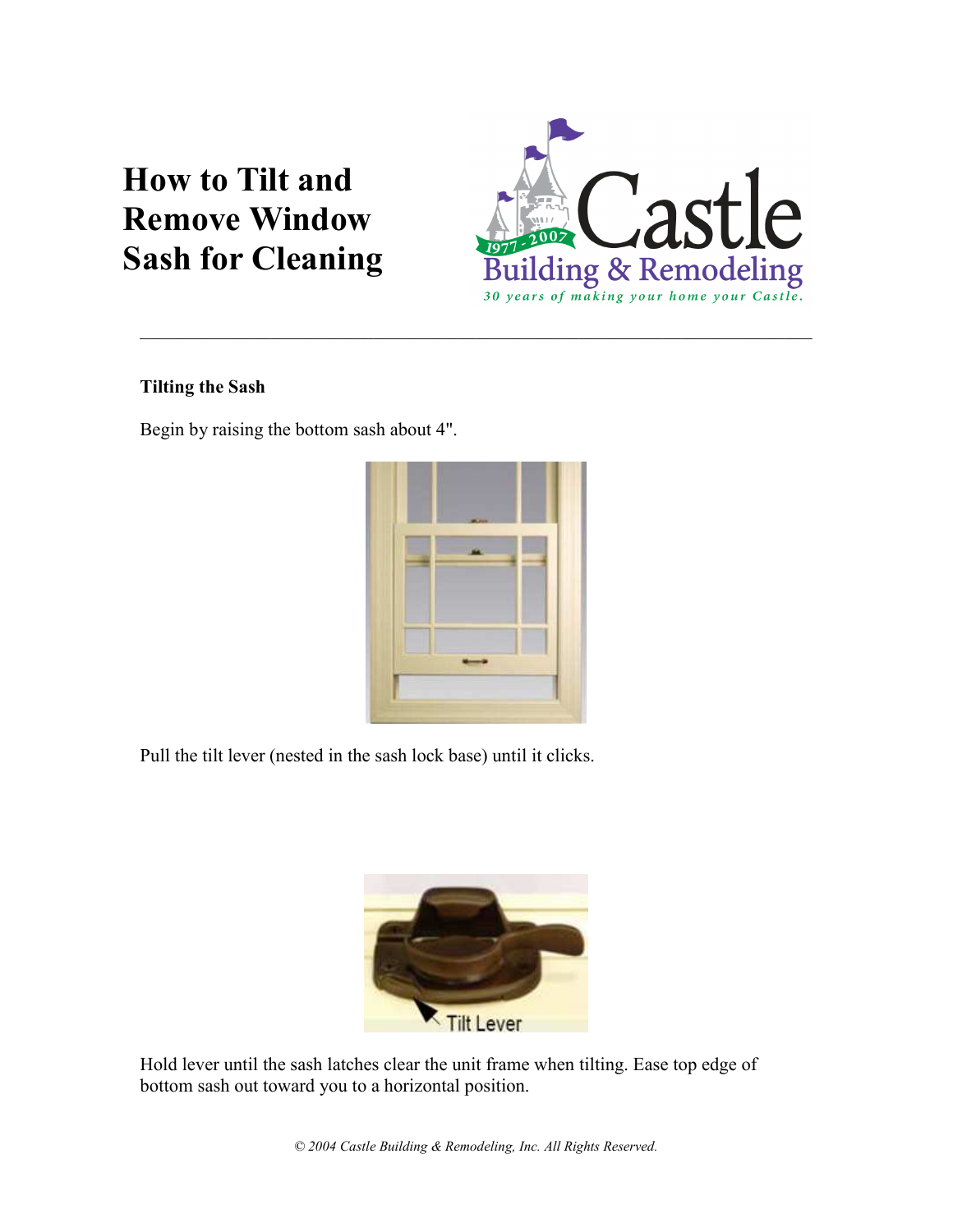

To tilt the top sash, lower the sash about half way. Pull the tilt latches (in the top edge of sash top rail) simultaneously until they clear unit frame when tilting. Ease top of sash toward you to a horizontal position.

If you have a single hung window, only the bottom sash is operational. The top sash is fixed in the frame, and cannot be tilted or removed.

#### Removing the Sash

To remove the sash, tilt the bottom sash using the same technique described in the Ultimate Double Hung and Single Hung Windows - Tilting the Sash section (above).

When sash is in a horizontal position, lift both sides of the sash upward 2-3" (raising pivot pins out of each clutch).



Now rotate the sash until pivot pins clear the jambs and remove the bottom sash from the frame.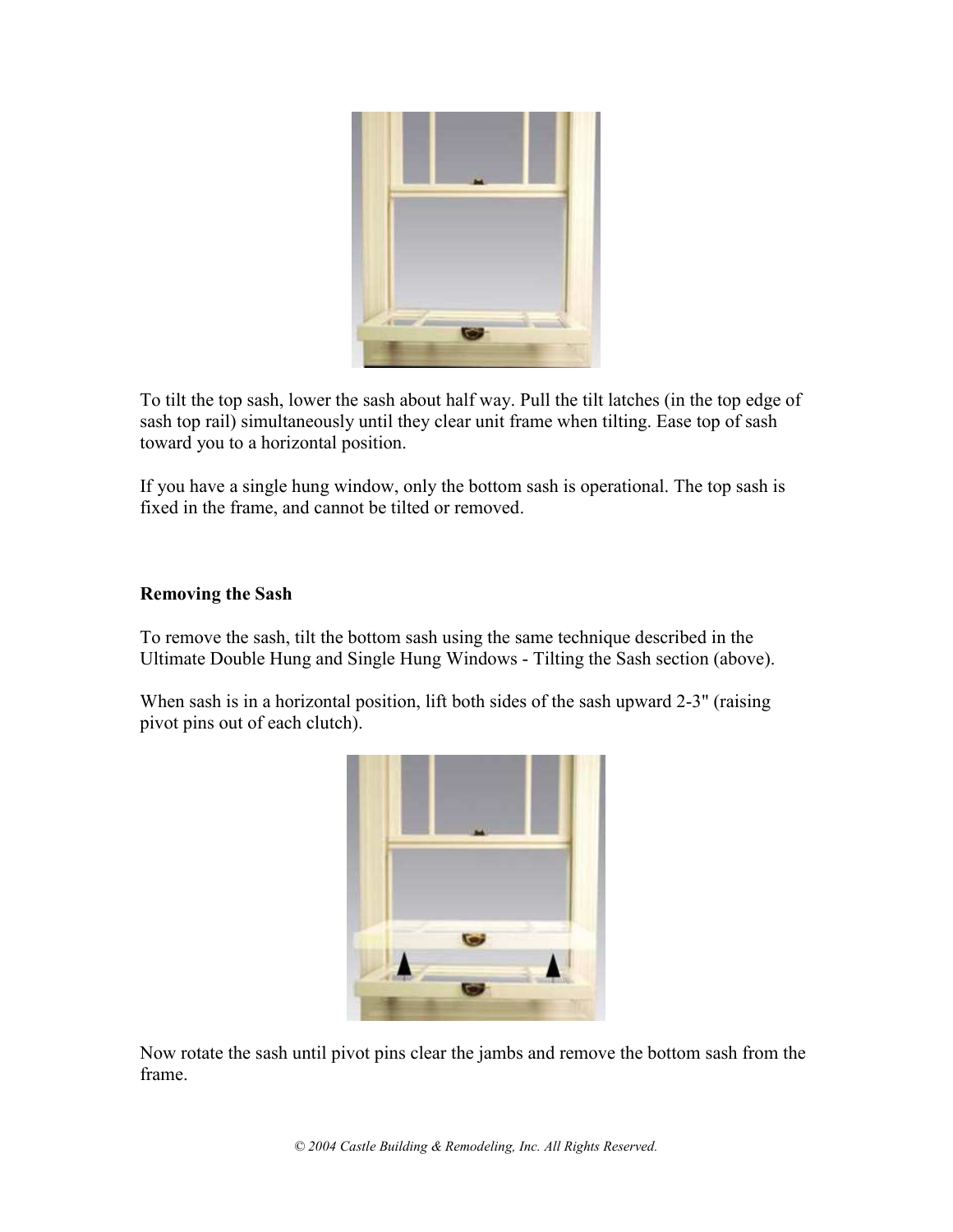

Next, tilt the top sash using the same technique described in Ultimate Double Hung and Single Hung Windows - Tilting the Sash. When the sash is in a horizontal position, lift both sides upward 2-3" (raising pivot pins out of each clutch). Finally, rotate the sash until the pivot pins clear the jambs and remove the top sash from the frame.

#### Replacing the Sash

To replace the double hung sash, first hold the top sash in a horizontal position, top rail toward you, exterior face up.

Sash pivot pins must be placed 2-3" above the clutch assemblies when relocating in the jamb carrier tracks. Pivot one side of the sash up to enable pivot pins to clear jamb carrier assemblies when aligning sash in tracks, pivot sash back to horizontal (flat) position. Lower sash pivot pins into balance clutch cams.

Check sash pivot pins to ensure they are fully engaged in the clutch cams before proceeding.

Now, tilt the sash up, pulling the tilt latches until they retract fully on both sides, and hold them while you ease the sash into place. Check the nose of each tilt latch to ensure it is fully engaged in the sash guide track of jamb carrier assembly.

Raise the top sash to the top of frame. Repeat above procedures for bottom sash, except retract the sash check rail guides with the tilt lever in the sash lock base when installing.

### Resetting a Slipped Clutch Assembly

Sometimes when attempting to tilt or remove a sash, the clutch assembly that helps lift the sash slips. When this happens, the two clutches (one on either side of the window) will no longer be at the same height in the jamb track. The slipped clutch will need to be reset before the sash can be replaced.

Clutches are under extreme tension. Please use caution when following the directions